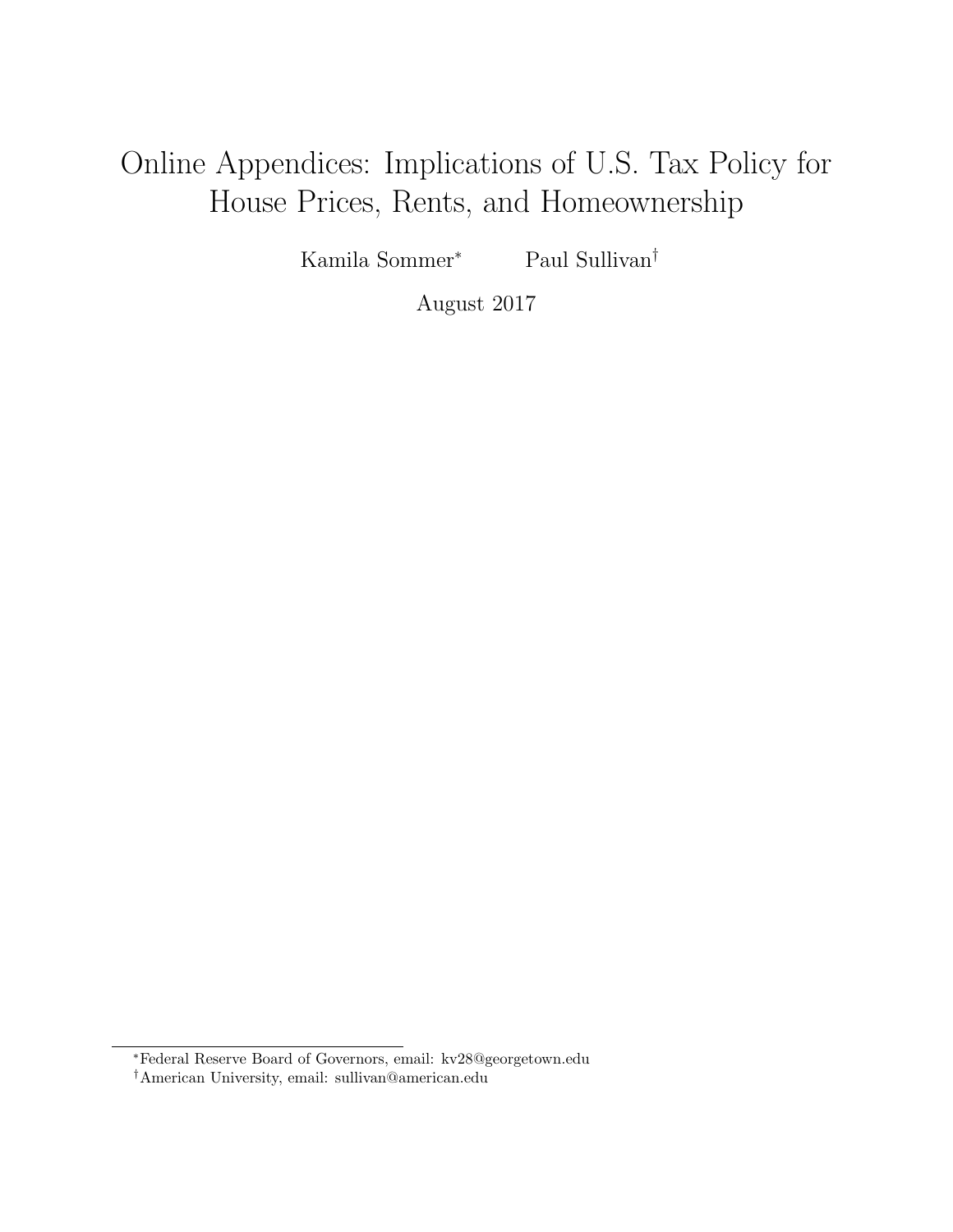### 1 Appendix A: Solving the Model

### 1.1 Finding Equilibrium in the Housing and Rental Markets

Equilibrium in the housing and rental markets is formally defined by the conditions presented in Section 2.7 of the paper. In practice, the market clearing rent  $(\rho^*)$  and house price  $(q^*)$ are found by finding the  $(q^*, \rho^*)$  pair that simultaneously clear both the housing and shelter markets in a simulated economy. The market clearing conditions for a simulated cross section of N agents are

$$
\sum_{i=1}^{N} h_i'(q^*, \rho^* | x) = H \tag{1}
$$

$$
\sum_{i=1}^{N} s_i'(q^*, \rho^* | x) = H.
$$
\n(2)

The optimal housing and shelter demands for each agent are functions of the market clearing steady state prices and the agents other state variables  $(x)$ . Solving for the equilibrium of the housing market is a time consuming process because it involves repeatedly re-solving the optimization problem at potential equilibrium prices and simulating data to check for market clearing until the equilibrium prices are found. The algorithm outlined in the following section exploits theoretical properties of the model such as downward sloping demand when searching for market clearing prices. Taking advantage of these properties dramatically decreases the amount of time required to find the equilibrium relative to a more naive search algorithm.

### 1.2 The Algorithm

Let  $q_k$  represent the kth guess of the market clearing house price, let  $\rho_k$  represent a guess of the equilibrium rent, and let  $\rho_k(q_k)$  represent the rent that clears the market for housing conditional on house price  $q_k$ . The algorithm that searches for equilibrium is based on the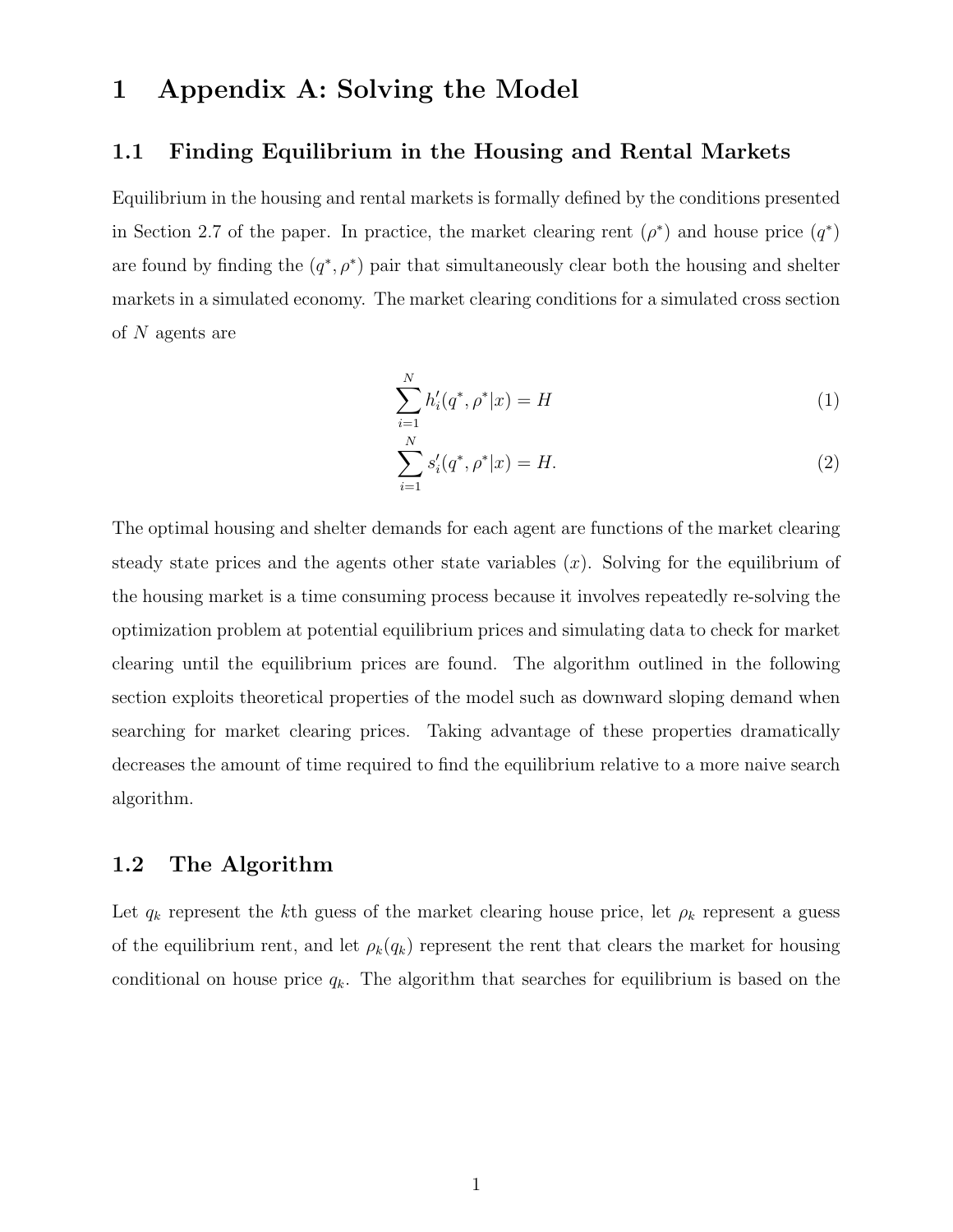following excess demand functions

$$
ED_k^h(q_k, \rho_k) = \sum_{i=1}^N h'_i(q_k, \rho_k | x) - H \tag{3}
$$

$$
ED_k^s(q_k, \rho_k) = \sum_{i=1}^N s_i'(q_k, \rho_k|x) - H.
$$
\n(4)

The equilibrium prices  $q^*$  and  $\rho^*$  simultaneously clear the markets for housing and shelter, so

$$
ED_k^h(q^*,\rho^*) = 0\tag{5}
$$

$$
ED_k^s(q^*,\rho^*) = 0.\tag{6}
$$

The following algorithm is used to find the market clearing house price and rent.

- 1. Make an initial guess of the market clearing house price  $q_k$ .
- 2. Search for the rent  $\rho_k(q_k)$  which clears the market for owned housing conditional on the current guess of the equilibrium house price,  $q_k$ . The problem is to find the value of  $\rho_k(q_k)$  such that  $ED_k^h(q_k, \rho_k(q_k)) = 0$ . This step of the algorithm requires re-solving the agents' optimization problem at each trial value of  $\rho_k(q_k)$ , simulating data using the policy functions, and checking for market clearing in the simulated data. One useful property of the excess demand function  $ED_k^h(q_k, \rho_k(q_k))$  is that conditional on  $q_k$ , it is a strictly decreasing function of  $\rho_k$ . Based on this property,  $\rho_k(q_k)$  can be found efficiently using bisection.
- 3. Given that the *housing* market clears at prices  $(q_k, \rho_k(q_k))$ , check if this pair of prices also clears the market for *shelter* by evaluating  $ED_k^s(q_k, \rho_k(q_k))$ .
	- (a) If  $ED_k^s(q_k, \rho_k(q_k)) < 0$  and  $k = 1$ , the initial guess  $q_1$  is too high, so set  $q_{k+1} = q_k \varepsilon$ and go to step (2). This initial house price guess  $q_1$  is too high if  $ED_k^s(q_k, \rho_k(q_k))$  < 0 because  $ED_k^s(q_k, \rho_k(q_k))$  is decreasing in  $q_k$ .
	- (b) If  $ED_k^s(q_k, \rho_k(q_k)) > 0$  set  $k = k + 1$  and  $q_{k+1} = q_k + \varepsilon$  and go to step (2).
	- (c) If  $ED_k^s(q_k, \rho_k(q_k)) = 0$ , the equilibrium prices are  $q^* = q_k$ ,  $\rho^* = \rho_k(q_k)$ , so stop.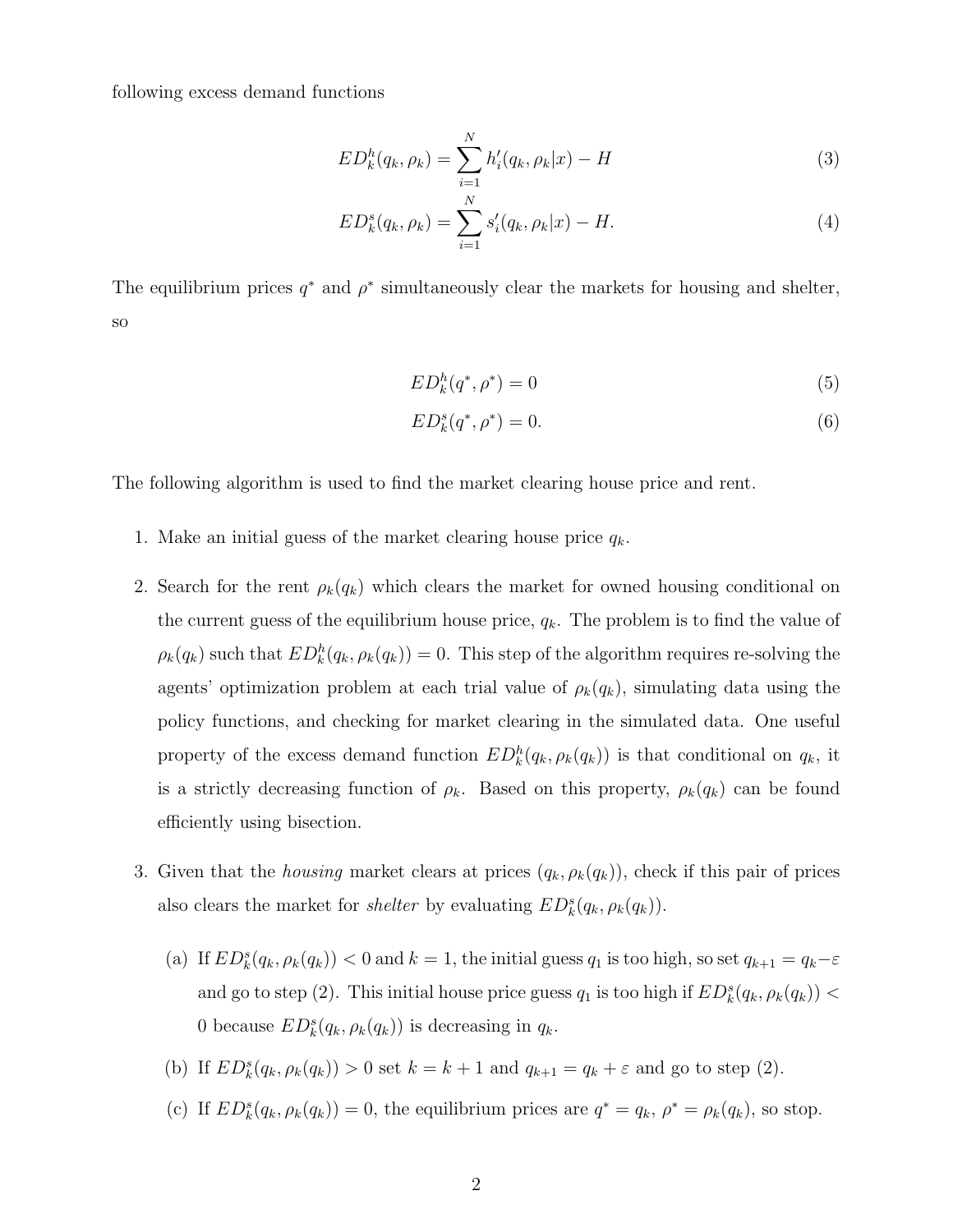### 2 Appendix B: SCF Data

The 1998, 2007, and 2010 waves of the Survey of Consumer Finances (SCF) are used to construct the cross-sectional moments cited in the study. The SCF is a triennial survey of the balance sheet, pension, income, and other demographic characteristics of U.S. families. The total housing wealth is constructed as the total sum of all residential real estate owned by a household, and is taken to represent the housing wealth  $qh'$  in the model. Secured debt (i.e., debt secured by primary or other residence) is used as a model analog of the collateralized debt, m'. The model analogue of the total net worth (i.e.,  $d' + qh' - m'$ ) is constructed as the sum of household's deposits in the transaction accounts and the housing wealth (as defined above), net of the secured debt. The total household income reported in the SCF is taken to represent the total household income defined in the model as  $y =$  $w + rd' + TRI - \tau^{LL}q(h'-s)$ . Data and the SAS code are available upon request, but both can also be found at the SCF website.

### 3 Appendix C: Sensitivity Analysis

#### 3.1 Risk-free Interest Rate

Table 1 shows the sensitivity of our results to a fifty percent reduction in the risk-free interest rate r, from 4 percent to 2 percent. Since the mortgage interest rate  $r<sup>m</sup>$  is determined by a constant markup,  $\kappa$ , over r, changes in r directly translate into change in  $r^m$ . Hence, changes in r affect both the cost of borrowing and the return on savings.

Before considering the question of how the level of the interest rate affects the predictions of the model with regard to tax reform, it is useful to examine how the interest rate affects the model under the baseline tax system. Columns 1 and 3 in Table 1 describe the steady state economies where  $r = 0.04$  and  $r = 0.02$ , under the baseline tax system where the mortgage interest deduction (MID) is available. When  $r$  is lowered from 4 percent to 2 percent, the house price level rises by approximately 16 percent, the rent falls by 1.6 percent, and the price-to-rent ratio rises by 17 percent from its baseline value of  $12.3<sup>1</sup>$ . At the same time, homeownership rate falls slightly from its baseline level of 65 percent to 64.2 percent.

<sup>&</sup>lt;sup>1</sup>The simulated interest rate elasticity of house prices from the model is consistent with recent empirical evidence in Glaeser, Gottlieb and Gyourko (2012).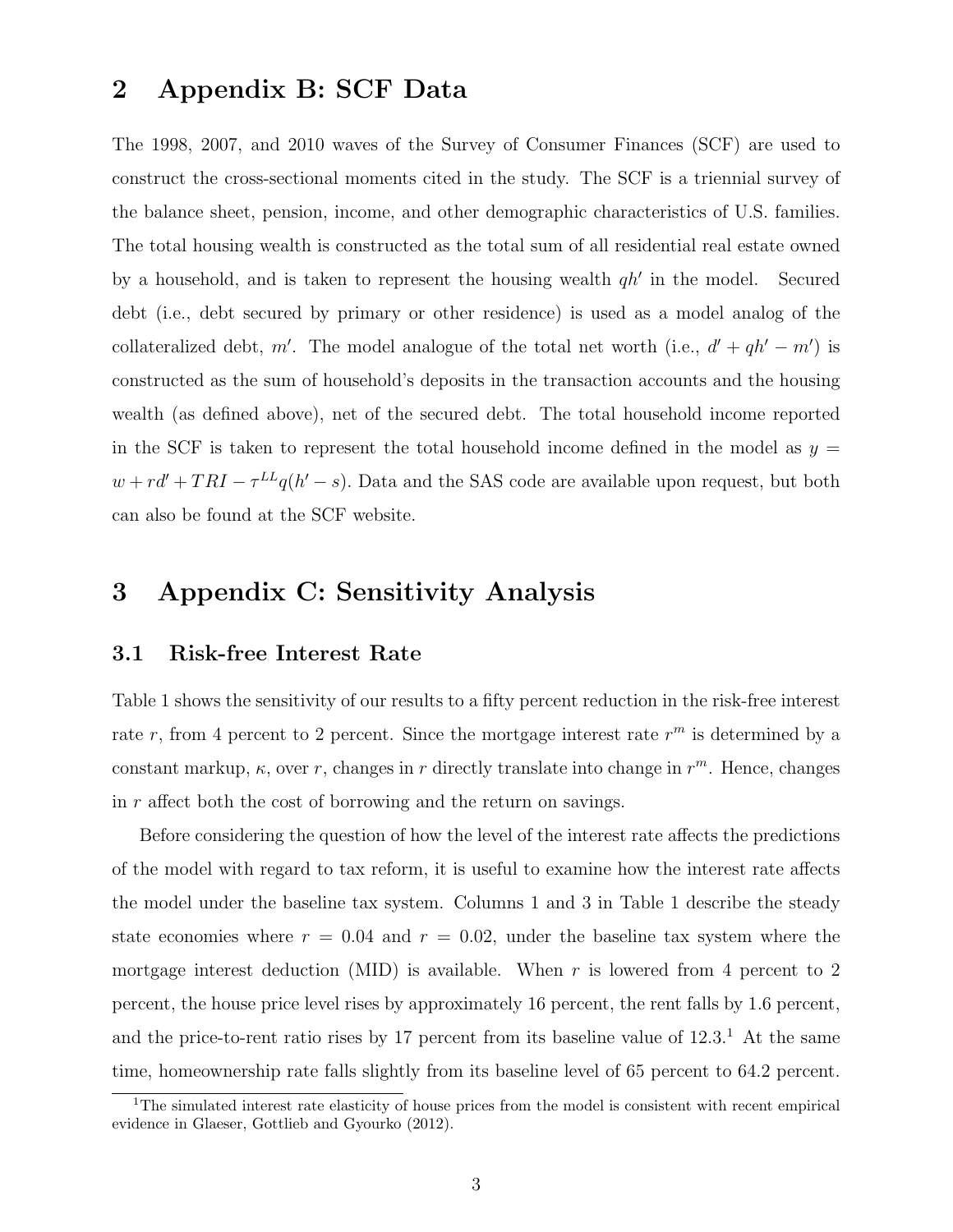|                               | (A) Baseline Model $(r = 0.04)$ |                      | (B) Lower Interest Rate $(r = 0.02)$ |                      |
|-------------------------------|---------------------------------|----------------------|--------------------------------------|----------------------|
|                               | <b>Baseline</b>                 | Eliminate MID<br>(2) | (3)<br><b>Baseline</b>               | Eliminate MID<br>(4) |
| House price                   | 3.052                           | 2.925                | 3.530                                | 3.459                |
| Rent                          | 0.248                           | 0.249                | 0.245                                | 0.242                |
| Price-rent ratio              | 12.320                          | 11.715               | 14.399                               | 14.281               |
| Frac. homeowners              | 0.650                           | 0.702                | 0.642                                | 0.646                |
| Fraction renter               | 0.350                           | 0.297                | 0.357                                | 0.354                |
| Fraction owner-occupier       | 0.549                           | 0.635                | 0.541                                | 0.542                |
| Fraction landlord             | 0.101                           | 0.068                | 0.102                                | 0.103                |
| house value<br>Median<br>waqe | 3.815                           | 2.925                | 3.705                                | 3.630                |
| Fraction homeowners in debt.  | 0.648                           | 0.634                | 0.904                                | 0.900                |
| Average mortgage              | 2.815                           | 1.931                | 3.739                                | 3.514                |
| $cev^*$                       |                                 | 0.757\%              |                                      | 0.732%               |

Table 1: The Effect of Eliminating the Mortgage Interest Tax Deduction under Alternative Level of the Interest Rate

Notes: Columns (1) and (3) are the baseline tax system, under  $r = 0.04$  and  $r = 0.02$ .

Columns (2) and (4) are the no-mortgage deduction economies, under  $r = 0.04$  and  $r = 0.02$ .

cev<sup>∗</sup> is the ex ante consumption equivalent variation.

The mechanisms generating these equilibrium responses are discussed in detail in Sommer, Sullivan and Verbrugge (2013), which studies how interest rates affect equilibrium house prices, rents, and homeownership.<sup>2</sup> By way of summary, a lower interest rate reduces the cost of mortgage borrowing as well as the rate of return to the alternative investment, deposits. Both effects increase demand for owned housing, causing house prices to rise. At the same time, there is a portfolio shift: rental property investment becomes relatively more attractive as borrowing costs and the returns to deposits fall.

Two opposing forces produce the slight decline in homeownership from 65 percent when  $r = 0.04$  to 64.2 percent when  $r = 0.02$ . On the one hand, the 200 basis point drop in r lowers the cost of borrowing for aspiring homeowners, making housing investment relatively more affordable. On the other hand, the equilibrium increase in house prices increases down payments, and the lower deposit rate makes it more difficult for prospective buyers to save up for a downpayment. Moreover, with house prices now substantially higher, larger loan amounts are needed to finance housing purchases—the size of the average mortgage rises by nearly 30 percent when r is reduced to 2 percent from 4 percent. On net, these countervailing forces associated with the reduction in  $r$  approximately offset, resulting in a homeownership rate that is roughly comparable between the two economies.

<sup>2</sup>This paper does not incorporate progressive taxation or study the effect of the mortgage interest rate deduction on the housing market.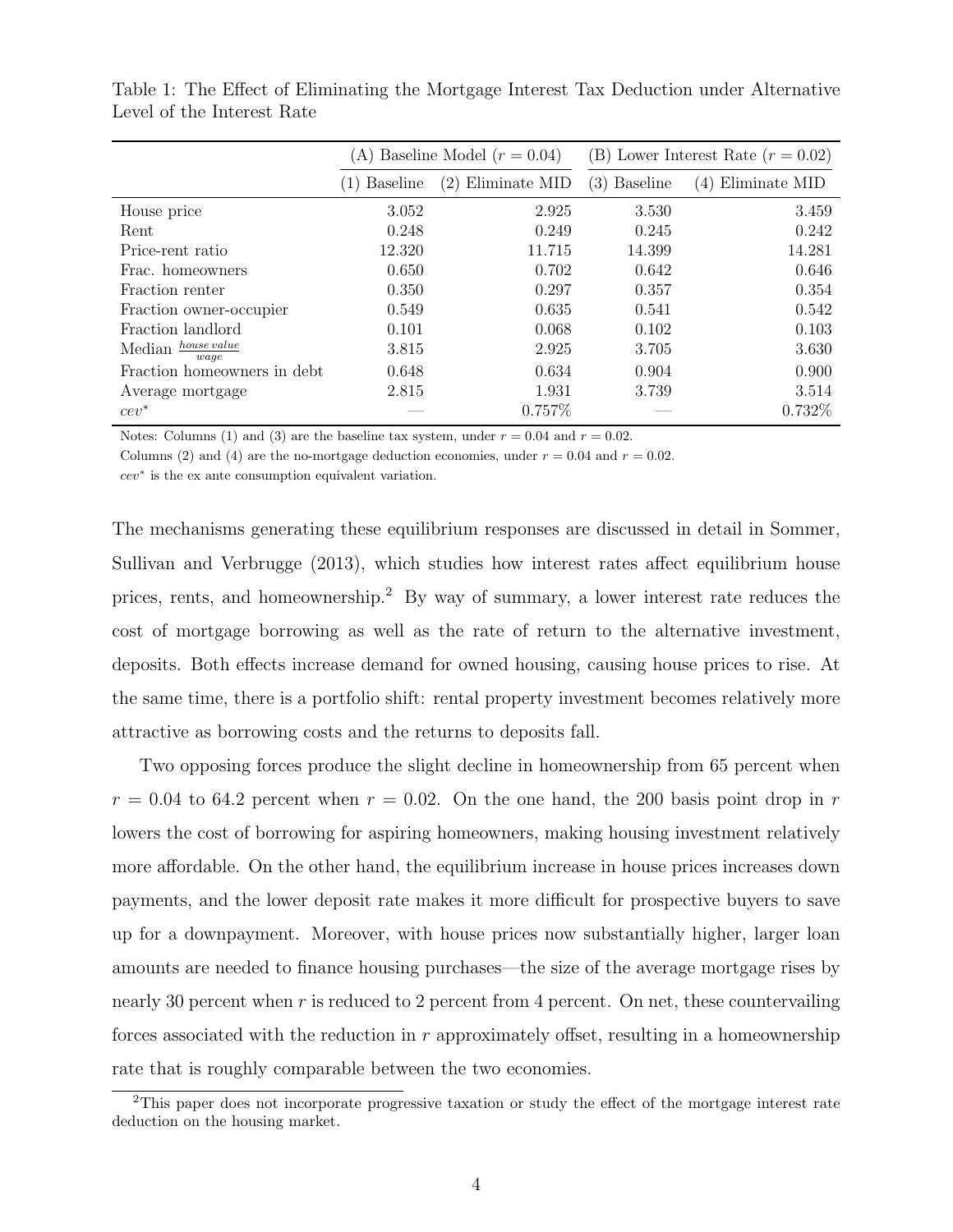Columns 2 and 4 in Table 1 depict the  $r = 0.04$  and  $r = 0.02$  economies when the mortgage interest rate deduction is repealed. When the deduction is repealed, the house price and the price-to-rent ratio decline in both models, but the declines are relatively less pronounced when  $r = 0.02$ . Whereas the house price and the price-to-rent ratio fall by approximately 4 and 5 percent when the deduction is repealed in the  $r = 0.04$  economy, they decline by only 2 and 0.1 percent when  $r = 0.02$ . The forces driving the decline in the house price in both economies are as discussed in Section 5.1: the repeal of the mortgage interest deduction decreases house prices because, ceteris paribus, the after-tax cost of occupying a square foot of housing has risen.

Mirroring the house price effect, the response of homeownership to the repeal of the deduction when  $r = 0.02$  is also somewhat muted relative to the  $r = 0.04$  economy. This is the case because house prices are significantly higher in the low-interest rate economy. Even though house prices decline after the tax reform, the 2 percent drop in house prices from the significantly higher initial level is insufficient to lower down payment requirements for marginal homeowners to the point where they can afford to become homeowners, all else constant. Moreover, given the significantly lower savings rate, it also takes aspiring homeowners longer to save for a downpayment. Finally, the relative price of homeownership (as captured by the price-to-rent ratio) is almost unchanged after the tax reform when  $r = 0.02$ , as opposed to the nearly 5 percent decline when  $r = 0.04$ . As a result, when the deduction is repealed, the homeownership rate rises by 0.4 percentage points in the economy where  $r = 0.02$ ; significantly less than the nearly 5 percentage point increase in the economy where  $r = 0.04$ .

Importantly, the elimination of the mortgage interest deduction improves welfare in both the high and low interest rate economies. The MID is highly distortionary, even when the interest rate is low, because of the inverse equilibrium relationship between house prices and the interest rate which causes house prices to be significantly higher when rates are low. Mortgage debt rises with house prices: Columns 1 and 3 in Table 1 show that under the baseline tax system, average mortgage debt is 33 percent higher when  $r = 0.02$ , and fully 90 percent of homeowners are in debt (compared to 65 percent under a 4 percent interest rate). As a result, eliminating the MID has large welfare effects at both levels of the interest rate.

It is interesting to note that the magnitude of the welfare improvement is quite similar at both interest rate levels, even though the homeownership response is much smaller when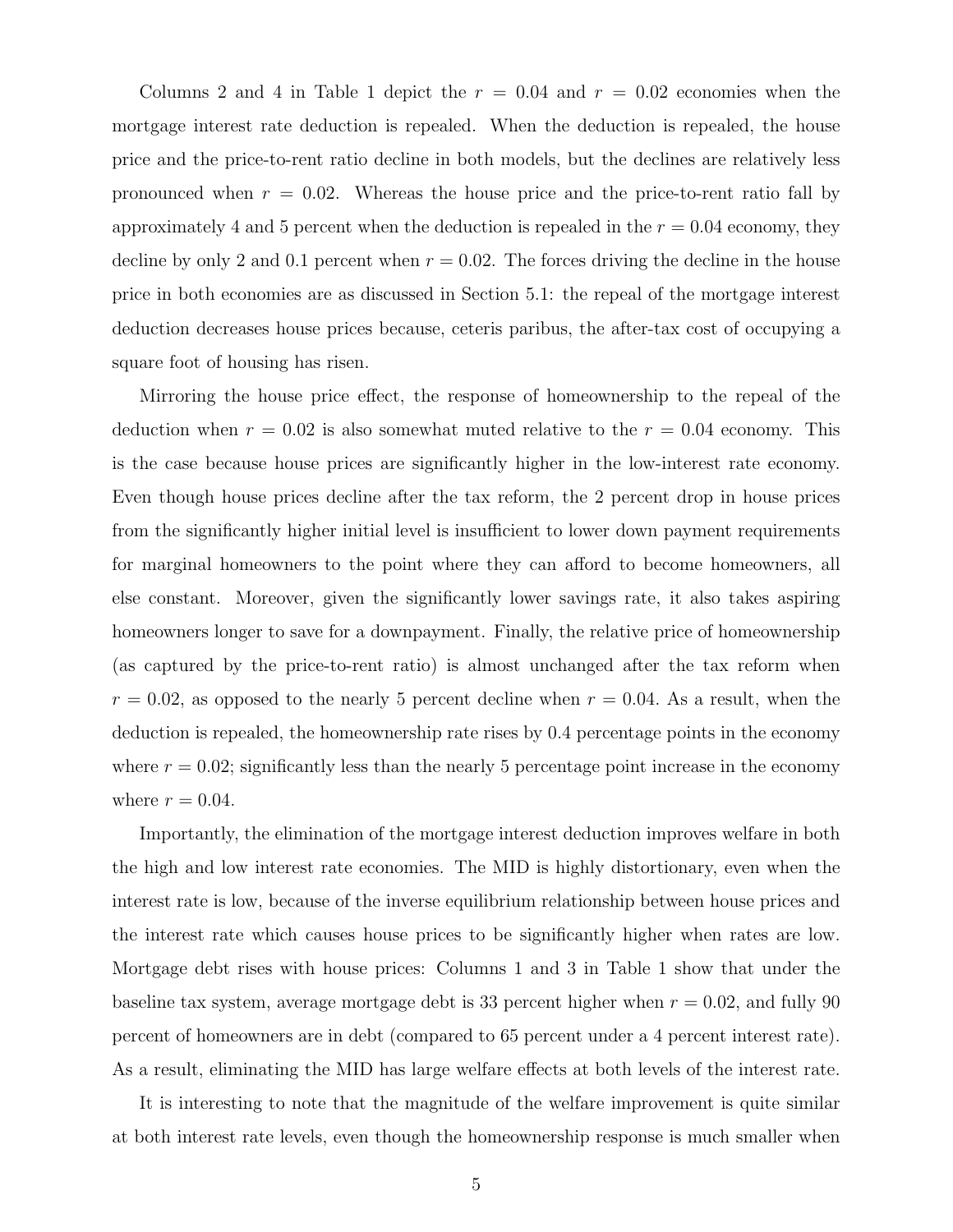$r = 0.02$  (columns 2 and 4 of Table 1). Why is this the case? The answer is that the main mechanism generating the welfare gain—the redistribution of housing from the wealthy to low income households—is still in effect when the interest rate is low. Specifically, under the baseline interest rate of 0.04, when the mortgage interest deduction is repealed, housing is re-allocated from high-income households (the main beneficiaries of the deduction) to low-income households, some of whom are induced to enter homeownership by the decline in the house price and the lowered price-to-rent ratio. In the alternative scenario where  $r = 0.02$ , the elimination of the MID leads to a similar re-allocation of housing from high to low income households. However, since house prices are much higher when  $r = 0.02$ , and the drop in house prices is smaller, the reallocation of housing primarily takes place on the intensive margin: relatively low income homeowners purchase larger houses, while high income households downsize.

### 3.2 Risk Aversion Parameter

The baseline calibration assumes that the risk aversion parameter,  $\sigma$ , equals 2.5. Table 2 shows how setting the risk aversion coefficient to a lower value ( $\sigma = 1.5$ ) affects the model. Specifically, the table shows steady state summary statistics for the baseline tax system and the counterfactual tax system under the two different levels of risk aversion.

The combination of non-convex transaction costs and idiosyncratic income risk in the model implies that when the risk aversion coefficient is lowered, the demand for housing rises, all else equal. Comparing columns 1 and 3 of Table 2 shows that the increase in demand causes house prices to rise (by 3.5 percent) and induces households to increase borrowing (the average mortgage rises by over 20 percent). At the same time, higher house prices are passed through into rents by landlords, so the price-rent ratio remains essentially unchanged. Given that house prices are higher and the relative cost of owning is unchanged when  $\sigma = 1.5$ , the homeownership rate falls by 1.3 percentage points, from 65 percent in the baseline model to 63.7 percent in the model where  $\sigma = 1.5$ .

When the mortgage interest deduction is repealed, house prices and the price-to-rent ratio fall under both levels of risk aversion (columns 2 and 4). Under the baseline level of risk aversion, the repeal of the MID increases homeownership from 65 percent to 70 percent (columns 1 and 2). Under the lower level of risk aversion, the quantitative response of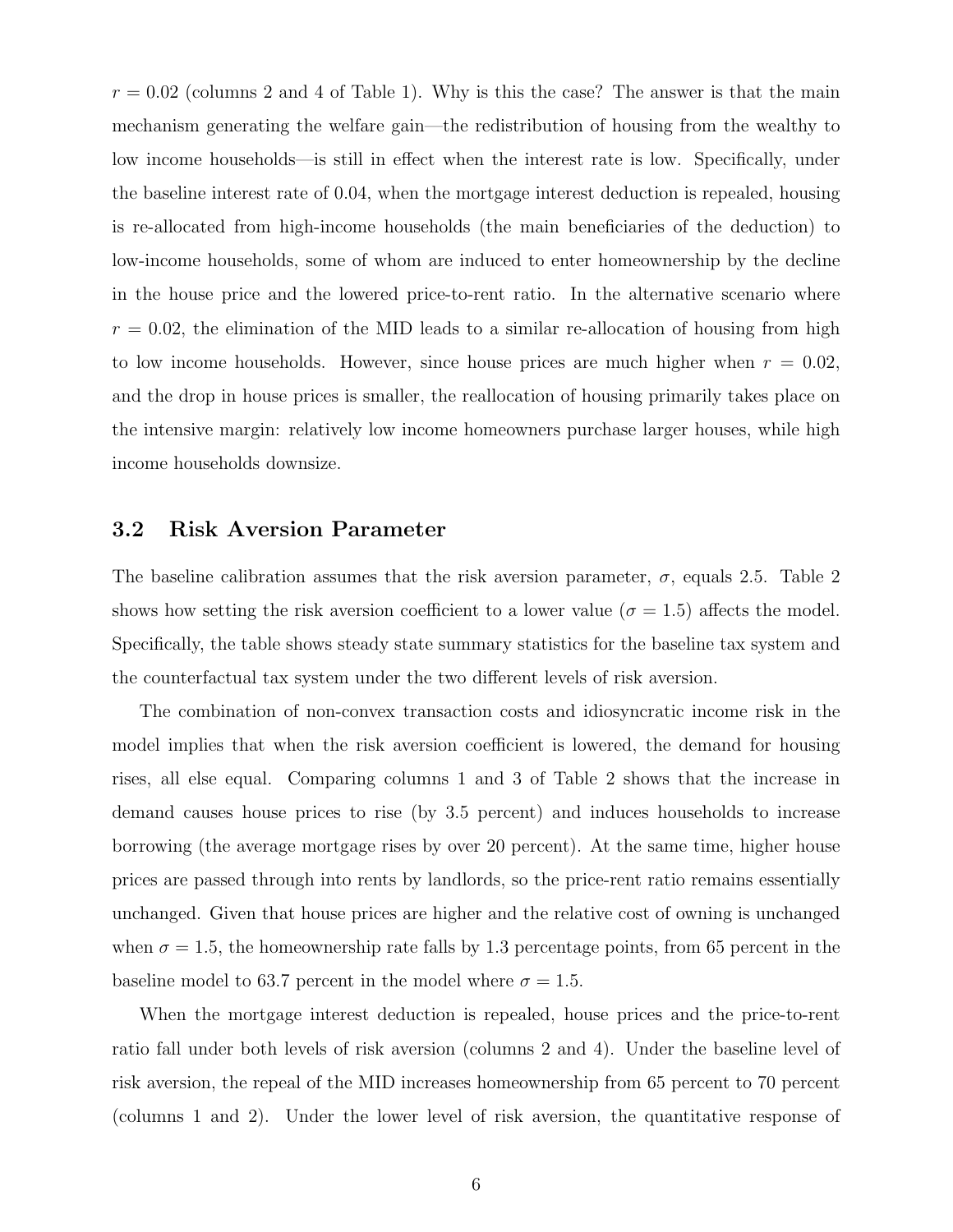|                               | (A) Baseline Model ( $\sigma = 2.5$ ) |                      | (B) Lower Risk Aversion ( $\sigma = 1.5$ ) |                      |
|-------------------------------|---------------------------------------|----------------------|--------------------------------------------|----------------------|
|                               | <b>Baseline</b>                       | (2)<br>Eliminate MID | (3)<br><b>Baseline</b>                     | Eliminate MID<br>(4) |
| House price                   | 3.052                                 | 2.925                | 3.161                                      | 3.066                |
| Rent                          | 0.248                                 | 0.249                | 0.257                                      | 0.261                |
| Price-rent ratio              | 12.320                                | 11.715               | 12.297                                     | 11.756               |
| Frac. homeowners              | 0.650                                 | 0.702                | 0.637                                      | 0.703                |
| Fraction renter               | 0.350                                 | 0.297                | 0.362                                      | 0.297                |
| Fraction owner-occupier       | 0.549                                 | 0.635                | 0.536                                      | 0.623                |
| Fraction landlord             | 0.101                                 | 0.068                | 0.101                                      | 0.080                |
| house value<br>Median<br>waqe | 3.815                                 | 2.925                | 3.952                                      | 3.218                |
| Fraction homeowners in debt.  | 0.648                                 | 0.634                | 0.723                                      | 0.698                |
| Average mortgage              | 2.815                                 | 1.931                | 3.414                                      | 2.534                |
| $cev^*$                       |                                       | 0.757%               |                                            | $0.928\%$            |

Table 2: The Effect of Eliminating the Mortgage Interest Tax Deduction under Alternative Level of Risk Aversion

Notes: Columns (2) and (4) are the no-mortgage deduction economy.

cev<sup>∗</sup> is the ex ante consumption equivalent variation.

homeownership to the repeal is slightly larger, as homeownership increases from 64 percent to 70 percent (columns 3 and 4). The reform improves welfare ( $cev^* > 0$ ) under both levels of risk aversion. Mirroring the responses of homeownership, the welfare gain is somewhat larger in the lower risk aversion economy.

### 3.3 Distribution of Housing

Given the discreteness of the housing choice, and the role of down payment constraints in our model, it is interesting to explore the distribution of renters and homeowners across house sizes. Specifically, one might be interested to know whether renters are disproportionately clustered at the smallest rental unit that is not available for purchase,  $s$ . As the first column in Table 3 illustrates, about 45 percent of renters in the model occupy the smallest size unit that is not available for ownership,  $s$ , while an additional 53 percent of renters occupy the next house size,  $h(1)$ , which is available for purchase. The remaining 2 percent of renters are dispersed across the larger house sizes.

Turning to homeowners, the second column in Table 3 shows the distribution of homeowners across shelter sizes. While over 90 percent of homeowners occupy house sizes  $h(1)-h(4)$ , nearly 10 percent of homeowners occupy larger housing units.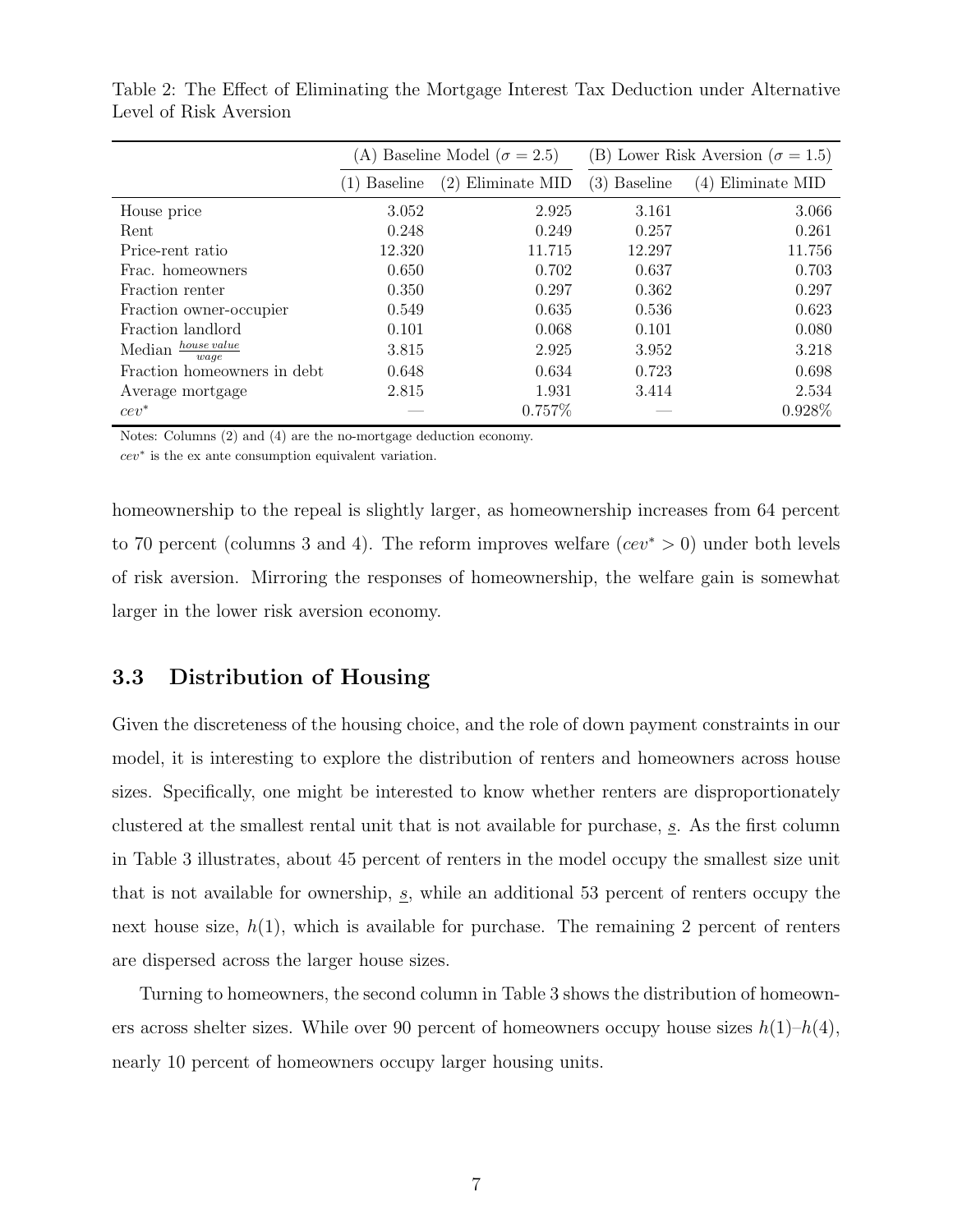|                | Homeownership Status |                                            |  |  |  |
|----------------|----------------------|--------------------------------------------|--|--|--|
| <b>Size</b>    |                      | (1) Renter $(h' = 0)$ (2) Owner $(h' > 0)$ |  |  |  |
| $\overline{S}$ | 45.1                 | 0.0                                        |  |  |  |
| h(1)           | 53.5                 | 17.6                                       |  |  |  |
| h(2)           | 0.5                  | 54.6                                       |  |  |  |
| h(3)           | 0.01                 | 13.3                                       |  |  |  |
| h(4)           | 0.00                 | 5.6                                        |  |  |  |
| $>$ $h(5)$     | 0.9                  | 8.9                                        |  |  |  |

Table 3: The Distribution of Shelter Consumption for Renters and Homeowners

Notes: Entries are percentages (%).